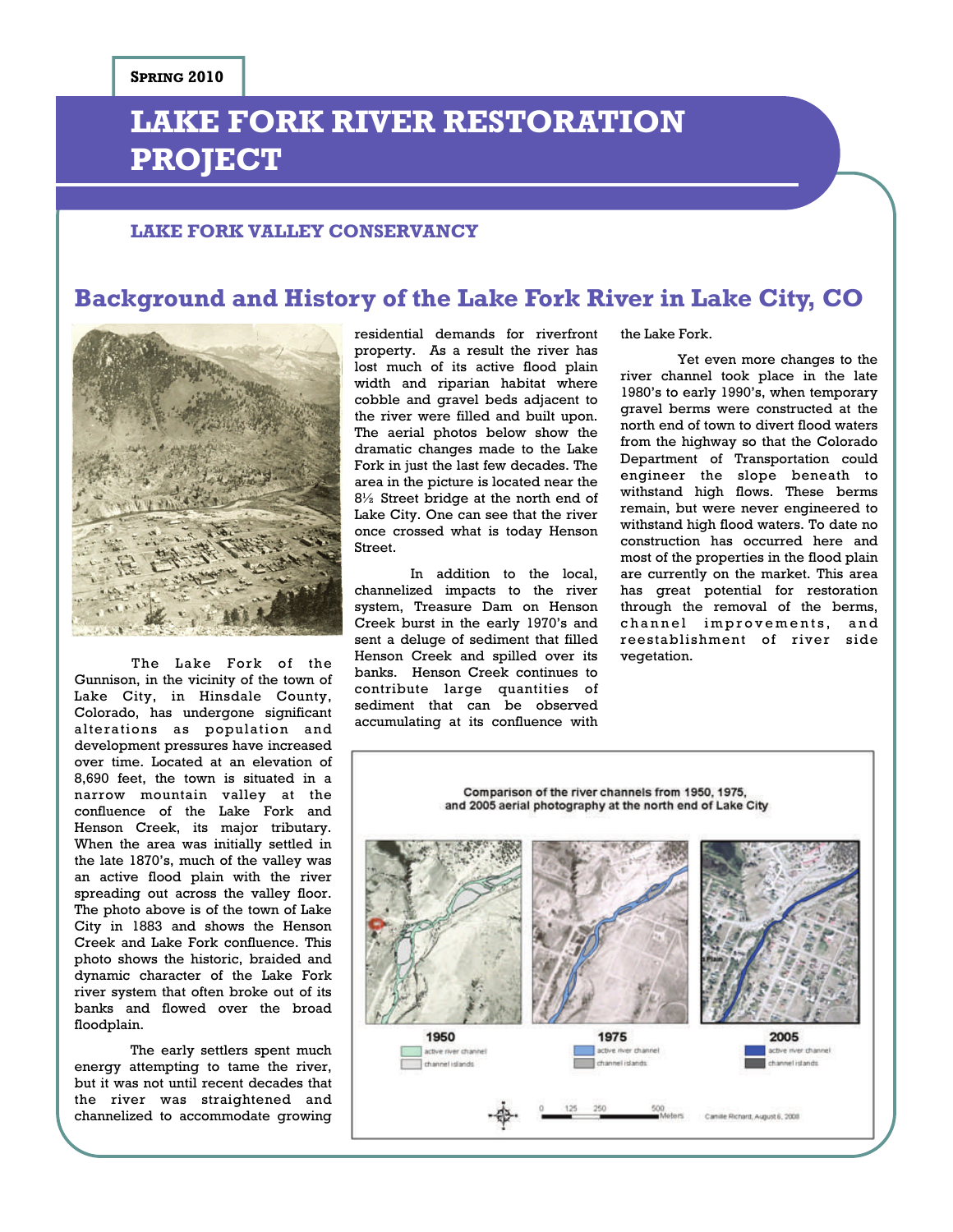#### **Page 2**

# **How Would a Restoration Project on the Lake Fork be of any Benefit?**

The main goal of this project is to enhance the hydrologic and ecological health of the river, which has been compromised over the course of the past century out of necessity as the Lake City area has developed. While it is not possible or desirable to return the streams to their predevelopment conditions, we can take steps to work with the

The main goal of this project is to improve the hydrologic and of the river.

existing systems to enhance their natural character and function, thereby improving fisheries and bank stability.

Residential development along the river from the Henson ecological health Creek confluence to the 81/2 Street bridge has filled and built upon what was an active floodplain area. Enhancements to this reach

(and part way up Henson Creek) could include in-stream structures made of natural material (boulders) that can improve fishery habitat, stabilize the existing banks and help to transport the high sediment load in the river system. These structures will not change the flood plain width or

river level and would be constructed to look as natural as possible. They can also provide recreational benefits by creating self-maintaining pools, rapids and eddies that are favored by fish and recreationists alike.

 The only stretch of river that may have the potential to be restored to a pre-1980's configuration is the river below the 8½ Street bridge, which was temporarily channelized in the 1980's by CDOT and the US Army Corps of Engineers. This will only be possible with cooperation from the riverfront property owners, the Town Trustees and County Commissioners - the property owners being willing to sell or allow restoration work on their land, and the local governments being willing to take ownership. This area could then be maintained as community open space with healthy riparian areas, walking paths, and potentially good spawning ground for trout. This would provide the public with readily accessible river frontage, which is currently limited to Memorial Park, and contribute to property values adjacent to the open space.

# **The Lake Fork River Restoration Project**

The idea for this project came about in 2008 as a group of local citizens recognized the need and opportunity for river restoration on the Lake Fork. Consequently, a community based approach to planning has taken place in town with strong support shown by many local organizations, businesses, and individuals. The current feasibility study area includes the Lake Fork from Crooks Falls down through San Juan Ranch Estates, and up Henson Creek about one mile. The actual project area will be largely dependent upon the interest of river front property owners, the desires of the local community, and funding for construction.

The specific expected outcomes of the project are the following:

- Increase fish productivity and numbers by at least 200%
- Restore natural riverbed structure and riparian vegetation where feasible
- Increase bank stability along highly developed portions of the river
- Increase the amount of public open space
- Improve recreational quality and access for fishing and kayaking
- Improve the visual appearance of the Lake Fork as it flows through town
- Increase property values

Lake Fork River Restoration Project Area Lake City, CO

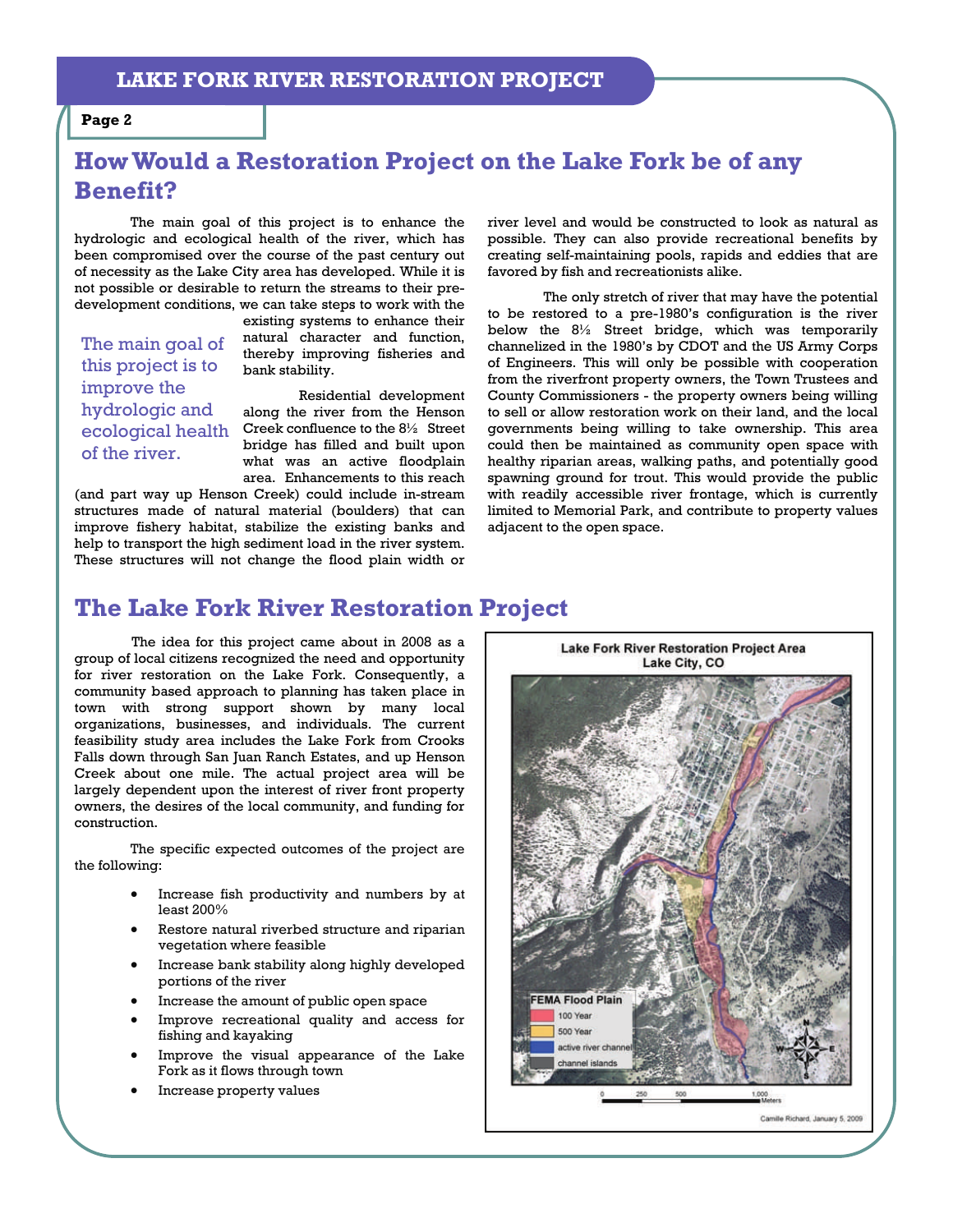### **SPRING 2010**

The project is divided into four overlapping phases:

- 1. Planning phase to complete necessary studies, design work and development of long-term management plan (2010-2011)
- 2. Property/easement acquisition phase to acquire property or easements, as necessary, for restoration

# **Has This Been Done Before?**

 In 1997 a two mile reach of the lower Lake Fork at Gateview was successfully restored shortly after the Bureau of Reclamation, the Bureau of Land Management and the Conservation Fund acquired the land. The main objectives

of the project were to improve habitat for Brown and Rainbow trout by reshaping the pools within the river, improve habitat for riparian dependent wildlife, visually enhance the area, and improve streambed and bank stability. The desire to create a better habitat for fish to live and reproduce was the main reason that this site was chosen for a restoration project. The river channel was unstable and subject to frequent floods causing an excess of sediment to flow in and out of the area and having an overall negative effect on the fisheries.

 The restoration work that the Colorado Division of Wildlife (CDOW) and the BLM did on this portion of the Lake Fork River included reshaping the channel and placement of large boulders in order to improve the flow of water, creating pool habitat and increasing bank stability. They increased the depth of the river channel, decreased the channel width, made the riparian area larger, and added vegetation to the riparian areas.

 The total fish biomass (size and population of the fish) tripled over the course of the next six years then stabilized about twice what it was pre-treatment, from approximately 40 lb/acre to over 100 lb/

work (2010-2011)

- 3. Construction phase to complete the actual on the ground construction and re-vegetation work (2011- 2012)
- 4. Management phase for ongoing maintenance and recreation management (2012-onwards)

acre. The CDOW criteria for Gold Medal classification is 60 lb/acre and at least 12 fish 14" or larger per acre. Overall the project was a success and anticipated objectives were indeed met.

#### **Photographic overview of reconfiguration work at Lake Fork at Gateview**





1992. Lake Fork of the Gunnison River at Gateview, looking downstream to the bridge near gaging station 09124500 prior to reconfiguration. Discharge is  $270$  ft $3/s$ .

1998. Lake Fork near Cross Section 2 following reconfiguration. The cobble bar forming the left bank was constructed of material dredged from the streambed to the right. The large, partly submerged boulders in the channel were quarried off site and added to the streambed during reconfiguration. Discharge is 230 ft $3/s$ .

### **What We Envision About the Process**

 The Lake Fork Valley Conservancy has secured grants to fund the feasibility and planning phase of this project. We do not wish to proceed unless a significant portion of the community is supportive of the design plan and can see a great benefit of the project overall. The planning process of this project will be open to all members of the community and interested persons. We will proceed

slowly and effectively. The implementation of this project will be complex due to the variety of interests and number of land owners along the river. A major portion of this planning phase will involve seeking answers to questions regarding the feasibility of such a project and addressing any issues and concerns that may arise.